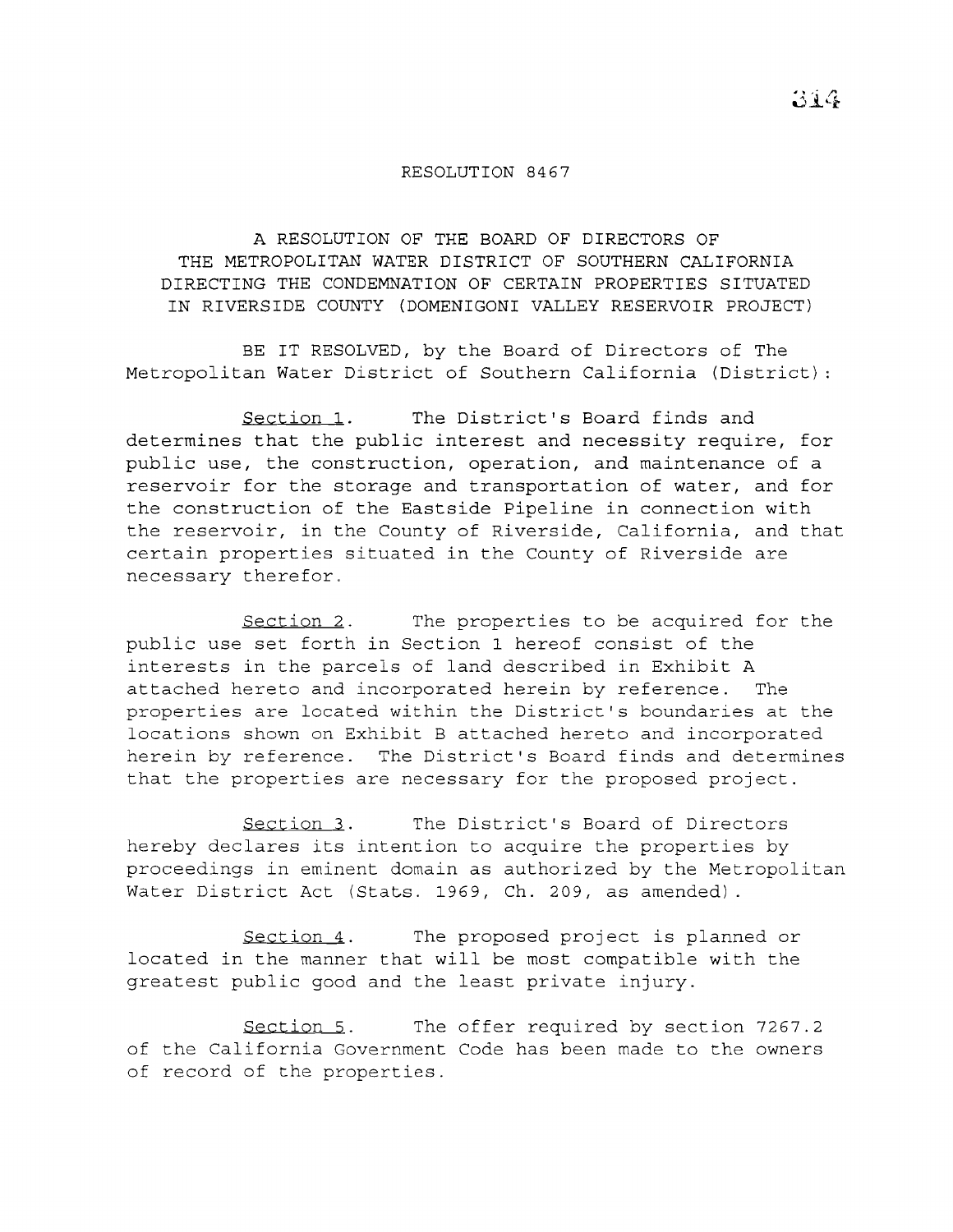Section 6. The District's General Counsel is hereby directed to commence proceedings in the Superior Court of California, County of Riverside, for the purpose of condemning and acquiring the properties and to take such steps as may be necessary to secure an order of court permitting the District to take possession of the properties for the uses and purposes herein described. He is authorized to take such action and steps as he deems necessary in connection with such proceedings, including the amending of the complaint to reduce the extent of the property to be acquired so as to reduce the compensation payable in the action where such change would not substantially impair the construction and operation of the said public works, and to incur expenses necessary and incidental to the action.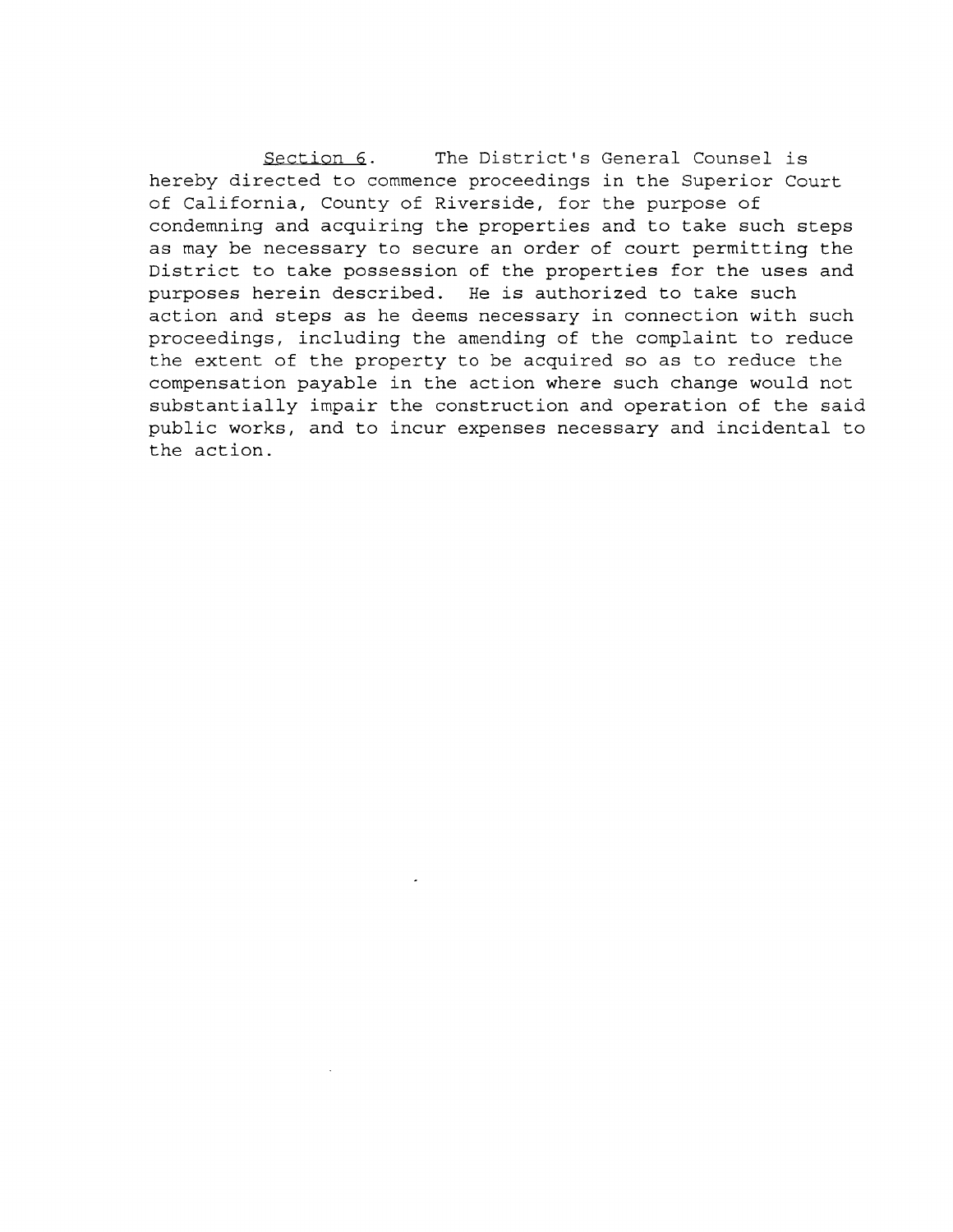## Exhibit A

Temporary easements in, over and upon the property described as Parcels 144-1-311TEAl, 144-1-317TEAl, 144-1-319TEA1, and 144-1-321TEA1 for temporary public access and a temporary easement in, over and upon the property described as Parcel 144-1- 321TEA1 for construction use during the period of construction of a water pipeline facility on land other than such described Parcels. The term of the easement shall be for two years commencing on the date possession of the Parcels is taken, or commencing on the tate possession of the ratters is taken,<br>until completion of the construction, whichever is earlier. Reasonable access to the remainder of the properties over and across the easements shall be maintained at all times.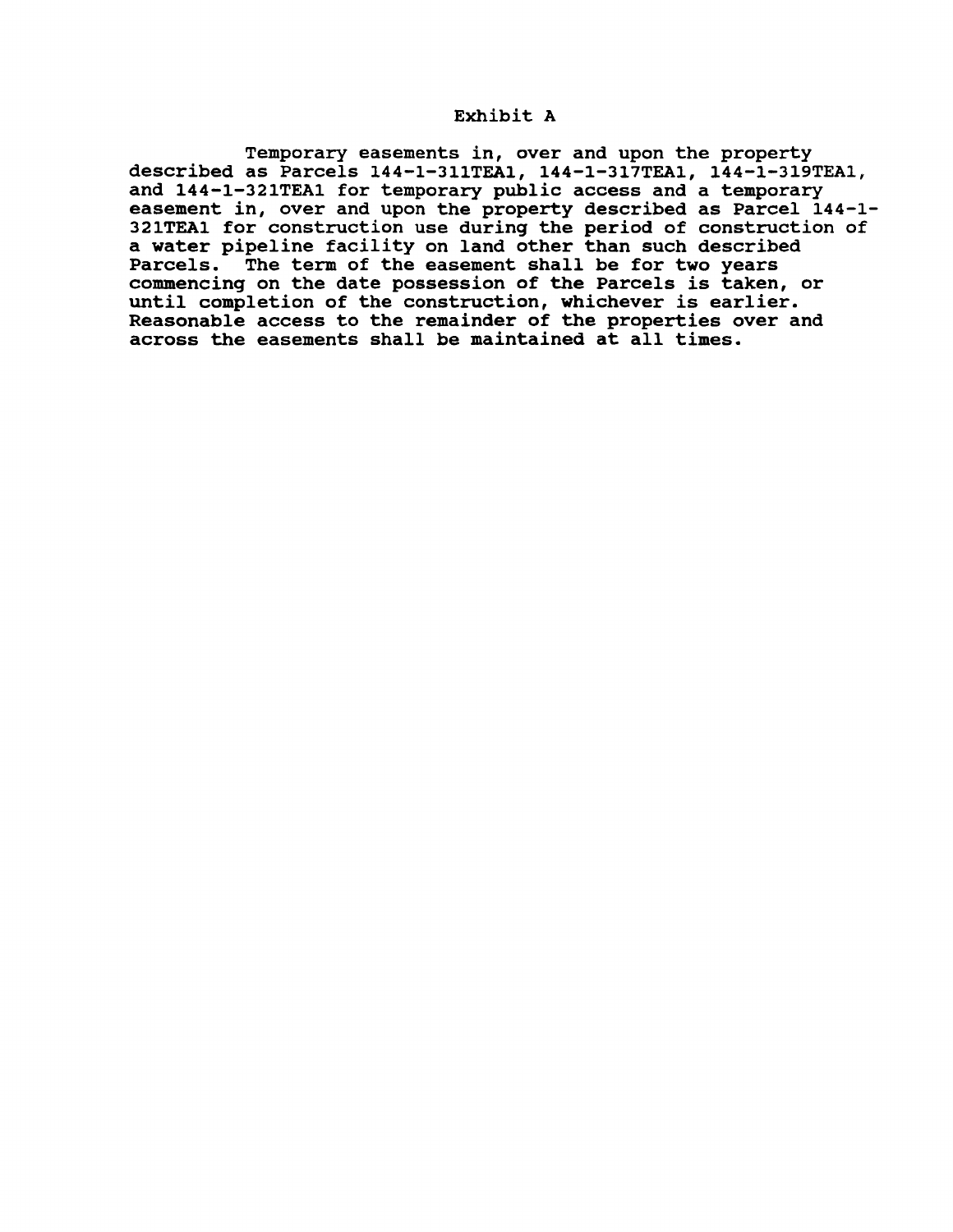144-1-319TEAl Suzanne Marie Bence

<sup>A</sup> strip of land 30 feet wide lying within Parce1 <sup>2</sup> of Parcel Map No.17821 in the County of Riverside, State of California, as shown on map filed in Book 102, page 27 of Parcel Maps, records of said County, the westerly line of said <sup>30</sup> foot wide strip being parallel with and <sup>30</sup> feet westerly of as measured at right angles to the westerly line of Darlene Lane as shown on said Parcel Map, the sidelines of said strip are to be lengthened or shortened so as to terminate in the north and south lines of said Parcel 2, respectively.



R.B./EP-1-319 Date: 8-16-94

 $\mathbf$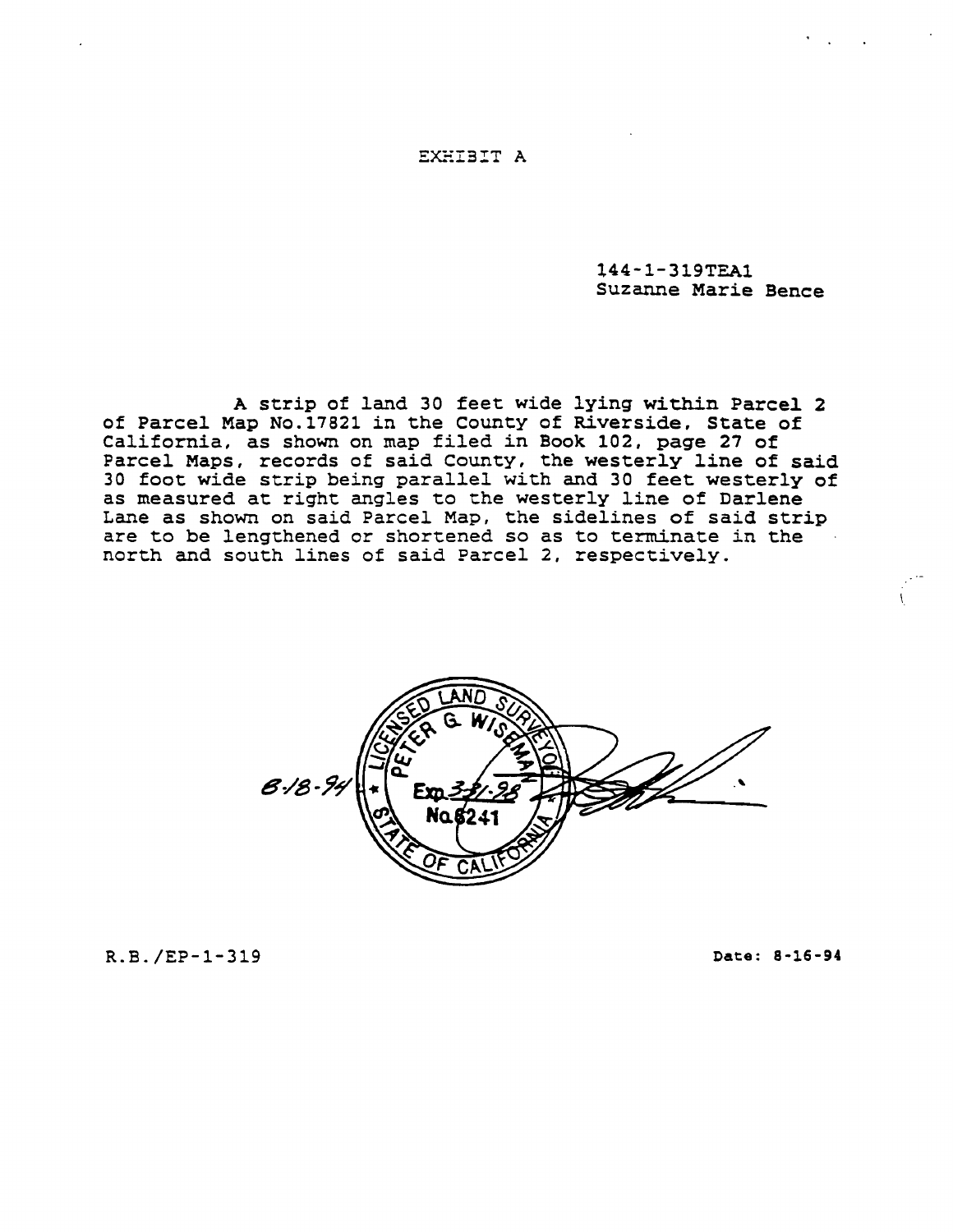

 $16 - 200 - 1992$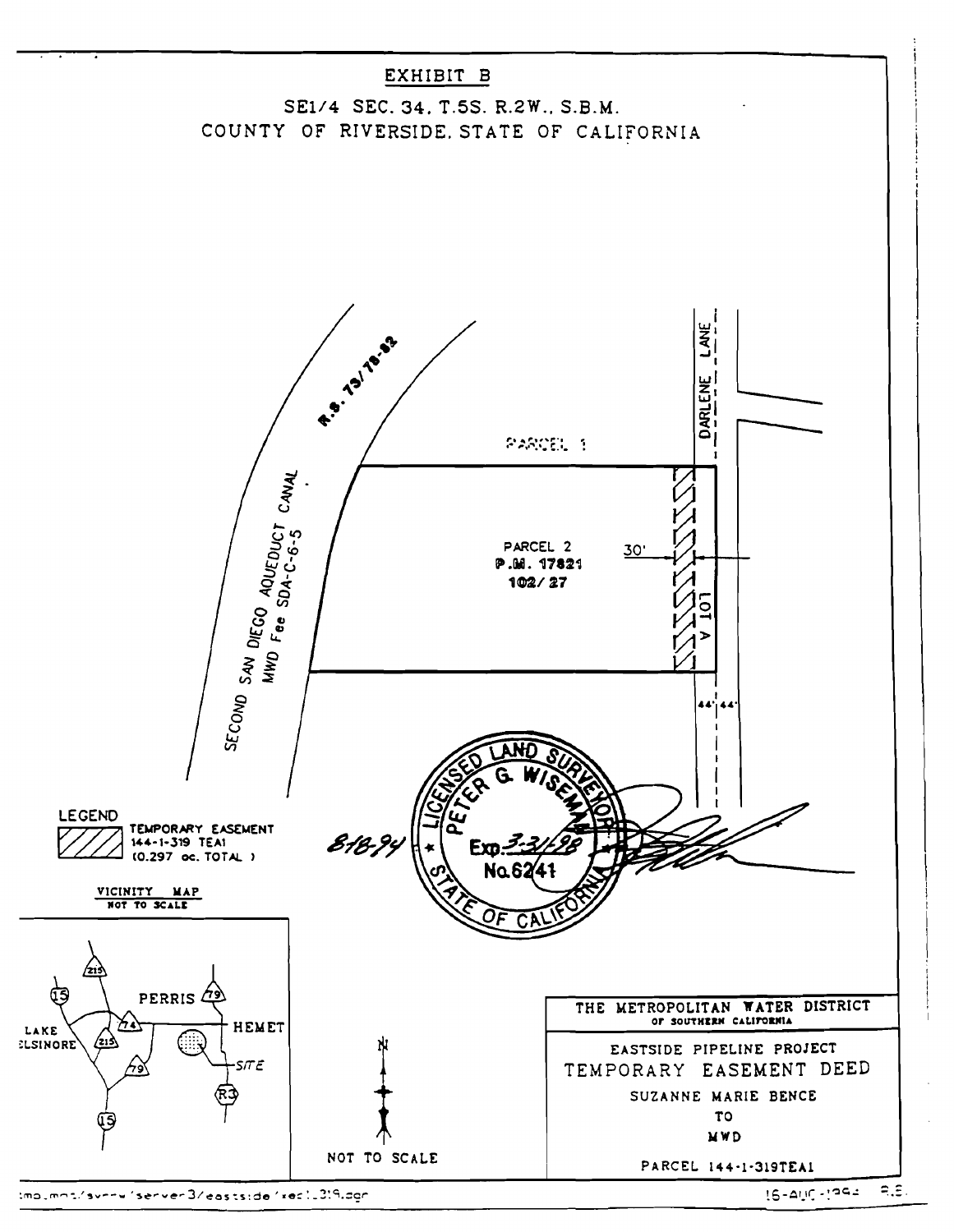144-1-317TEA1 Robert Mac Leish, et ux

The easterly <sup>74</sup> feet, as measured at right angles or radially to the easterly line of that portion of Parcel No. <sup>1</sup> of Parcel Map No. 6246 in the County of Riverside, State of California as shown on map filed in Book 17, page 74, of Parcel Maps, records of said County, as conveyed to Robert Mac Leish and Dorothy Mac Leish by Grant Deed recorded June 29, 1976, in Book 1976, page 92987, of Official Records of said County.

EXCEPTING therefrom that portion lying within Darlene Lane as shown on said Parcel Map.

R.B./EP-1-317 Date: 8-17-94

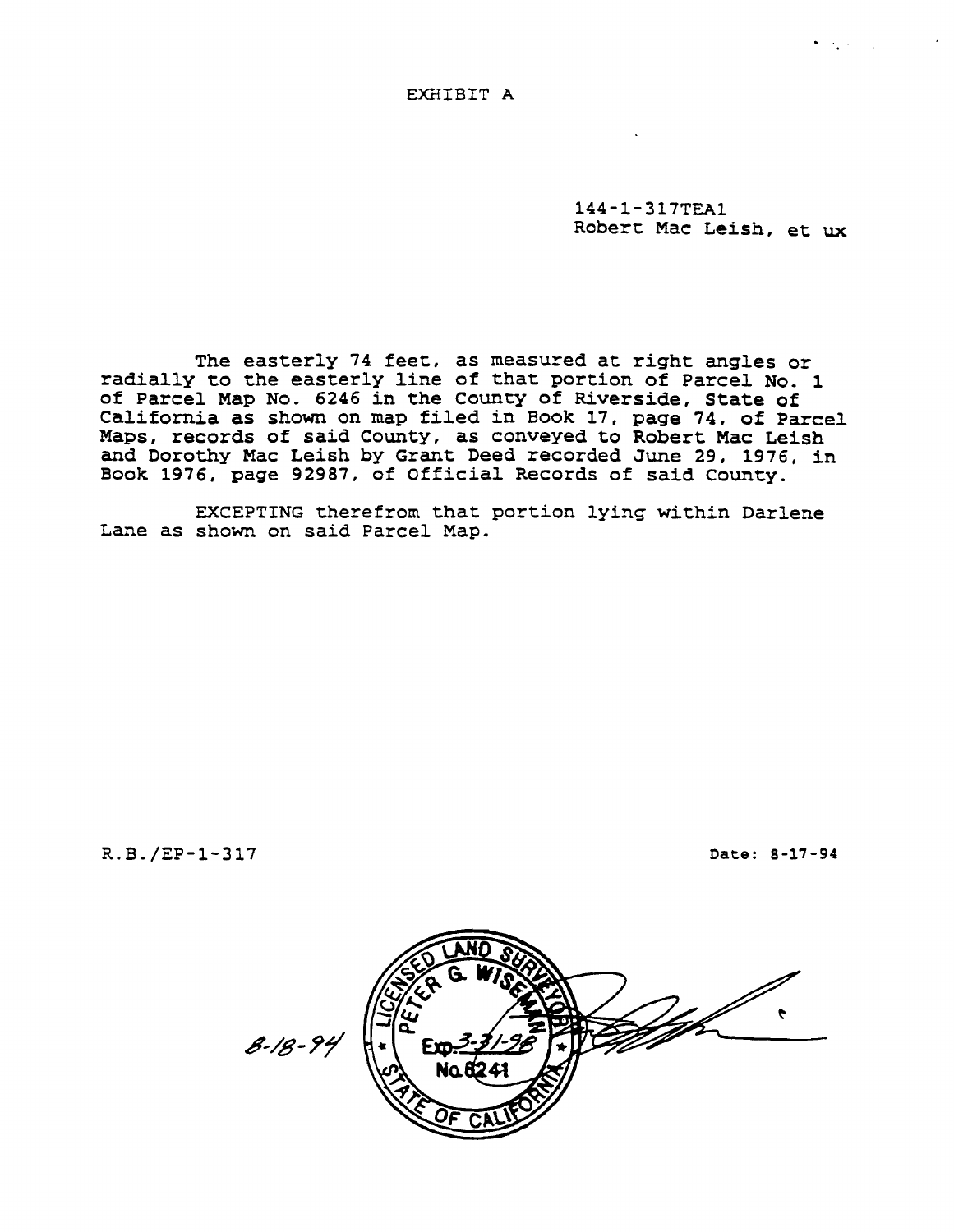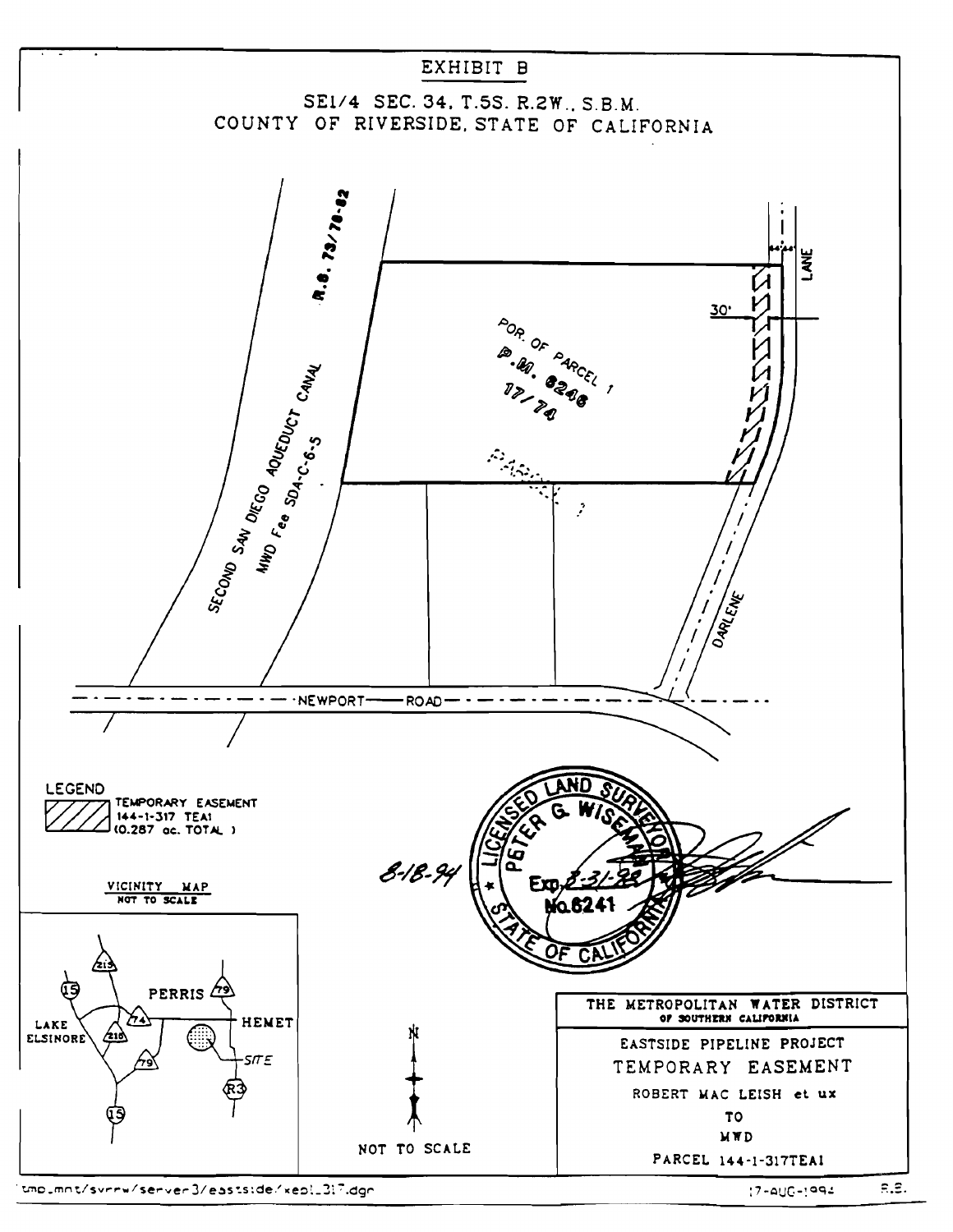144-1-321TEA1 Glen Richey, et ux

Al1 that portion of Parce1 <sup>1</sup> of Parcel Map No. 17821 in the County of Riverside, State of California as shown by map fi1ed in Book 102, page <sup>27</sup> of Parcel Maps, Records of said County, 1ying easterly of the fo11owing described 1ine:

Commencing at the southwest corner of Lot <sup>B</sup> of said Parcel Map: thence N 90° 00' 00" W 30.00 feet along the south line of said Parce1 <sup>1</sup> to the TRUE POINT OF BEGINNING: thence <sup>N</sup> 0° 00' 00" <sup>E</sup> 629.71 feet to the northerly line of said Parcel 1.

EXCEPTING therefrom all that portion lying within said Lot B.

R.B./EP-1-321 Date: 8-16-94

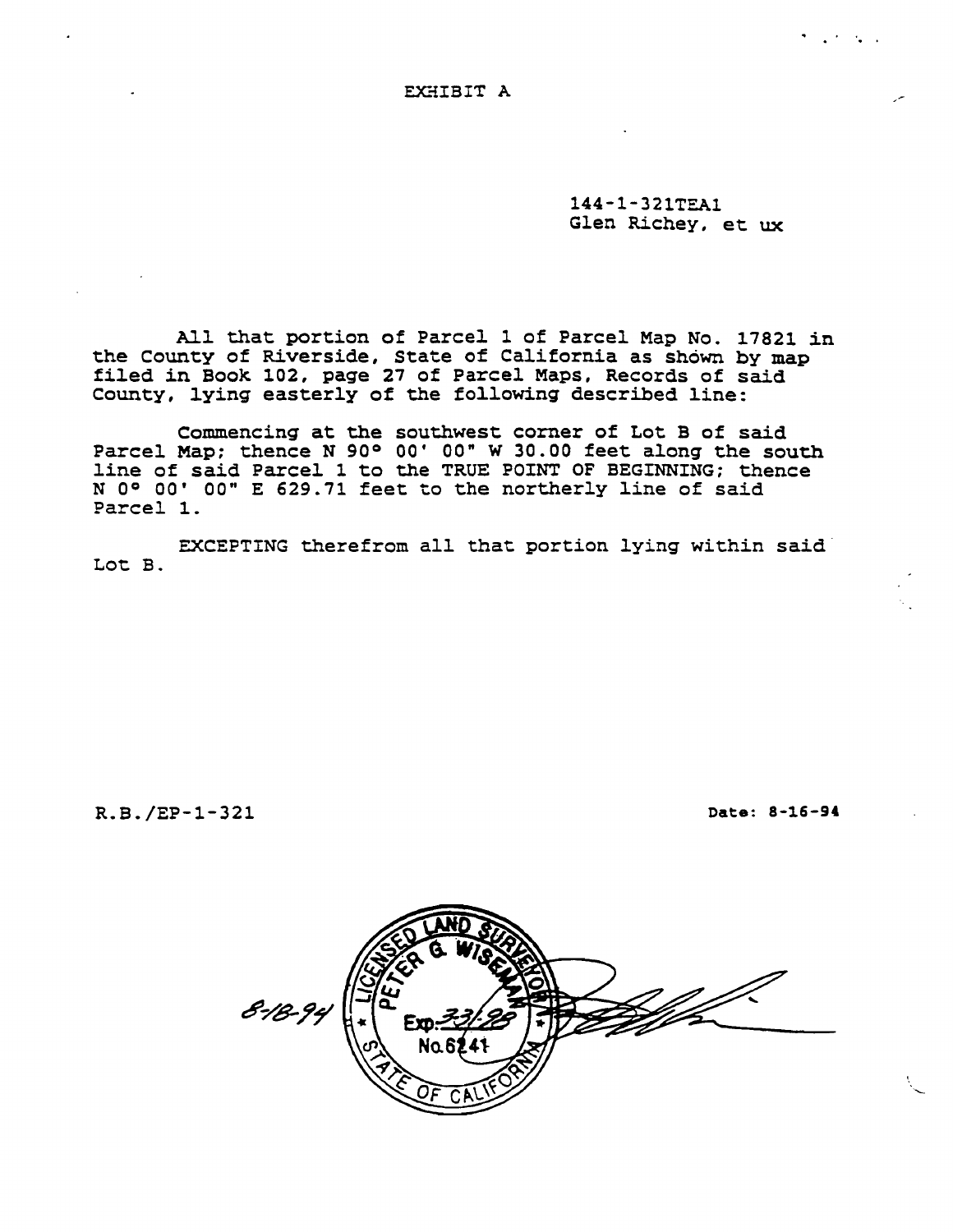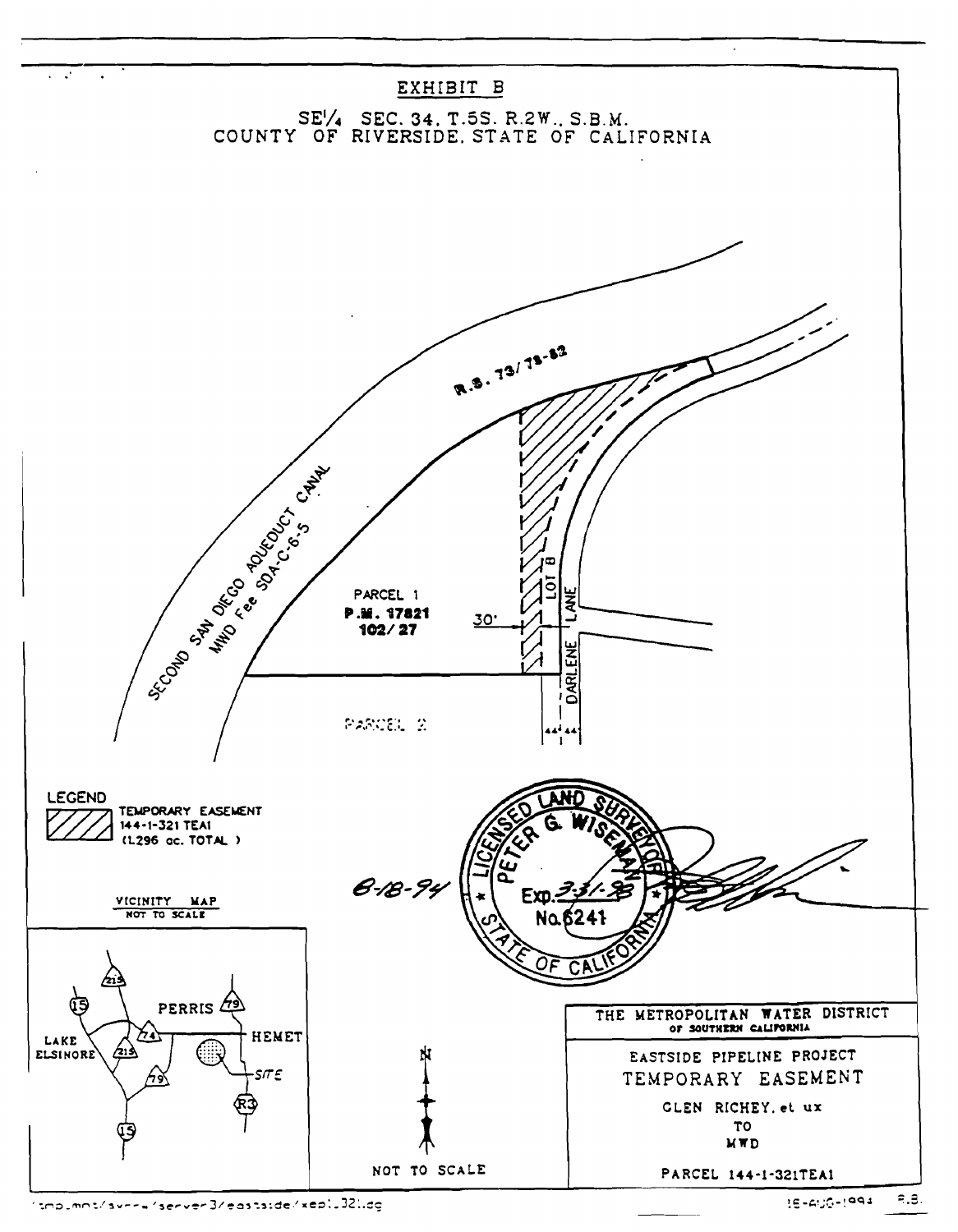144-1-311TEA1 Jack W. Ripley, et ux

The easterly 74 feet, as measured at right angles or radially to the easterly line of that portion of Parcel No. 1 of Parcel Map No. 6246 in the County of Riverside, State of California, as filed in Book 17, page 74, of Parcel Maps, records of said County, as conveyed to Jack W. Ripley and Gladys E. Ripley by Grant Deed recorded January 3, 1991, as Instrument No. 3320, of Official Records of said County.

EXCEPTING therefrom all that portion lying within Darlene Lane as shown on said Parcel Map.

R.B./EP-1-311 Date: 8-17-94

![](_page_9_Picture_6.jpeg)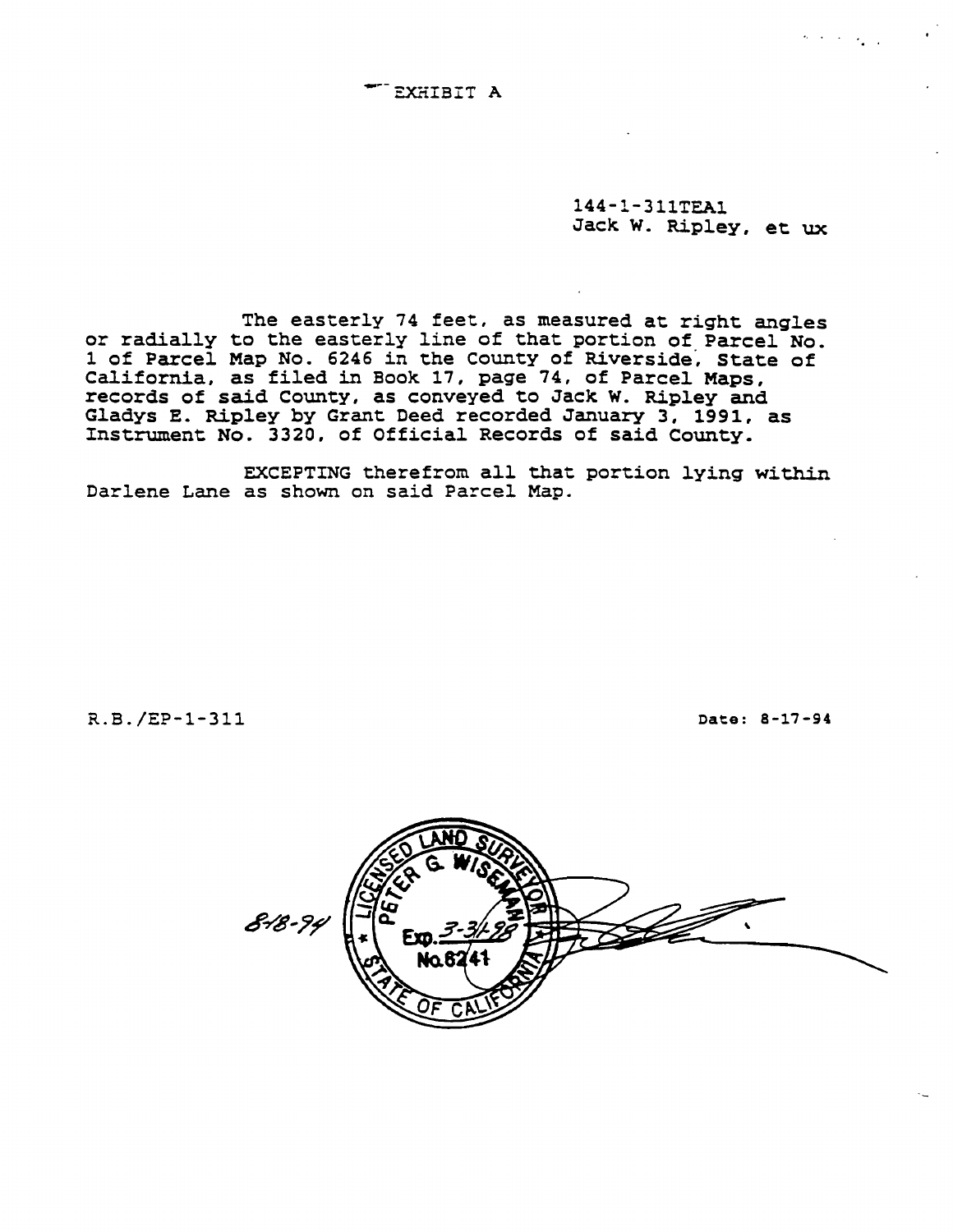![](_page_10_Figure_0.jpeg)

p.mnt/sv===/serve=3/eastside/<epi.3!i.dan

 $7 - 416 - 1994$ R.B.